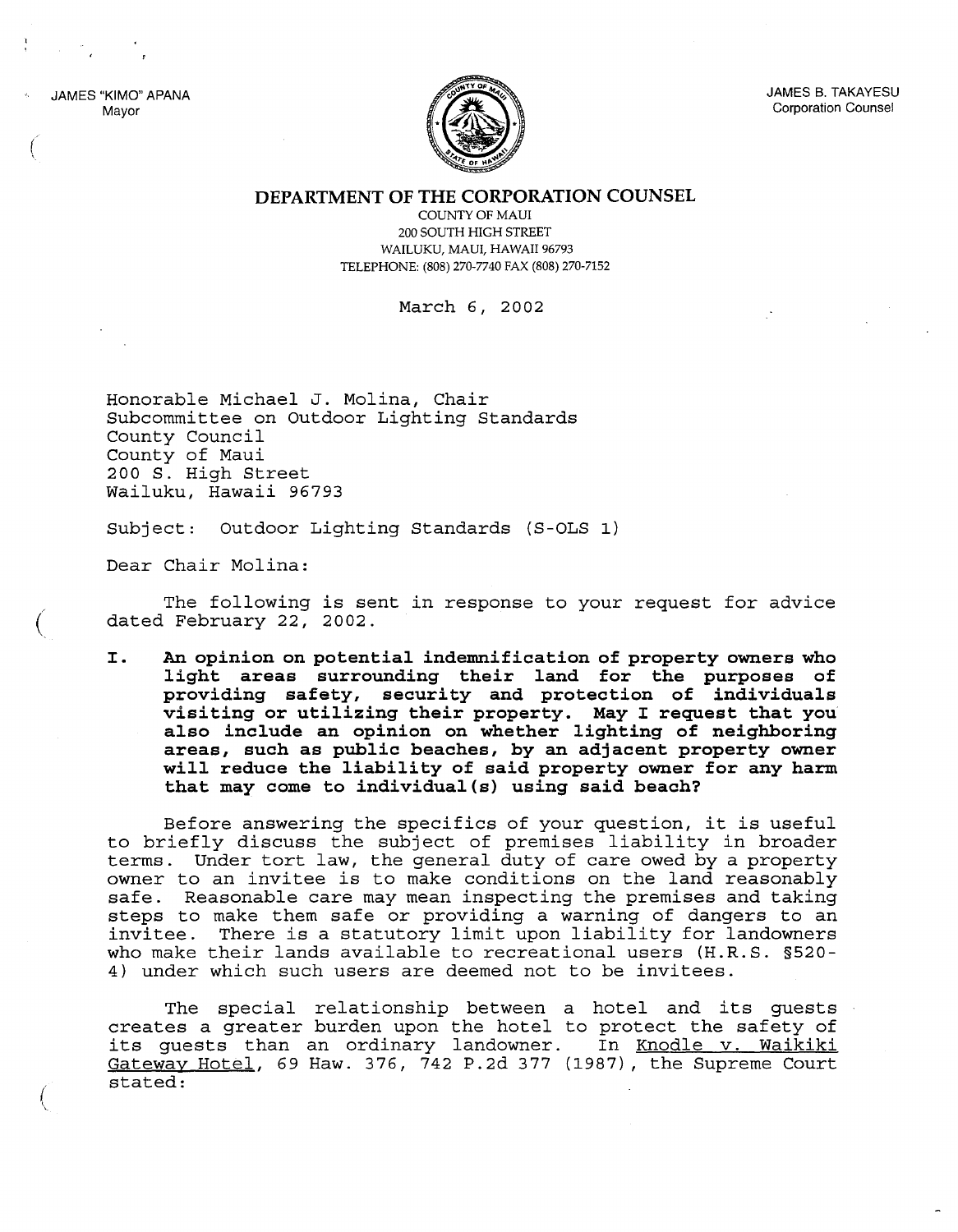Honorable Michael J. Molina, Chair Subcommittee on Outdoor Lighting Standards March *6 <sup>1</sup> 2002* Page 2

(

(

 $\big($ 

[A] hotel is under a duty to its guests to protect them<br>from unreasonable risk of physical harm. Restatement from unreasonable risk of physical harm. *(Second) of Torts, supra,* §314A. Because of the special relation, this duty extends to risks arising ... from the acts of third persons, whether they be innocent, negligent, intentional, or even criminal. (See § 302B.).

The test is whether "there is some probability of harm sufficiently serious that [a] reasonable and prudent person] would take precautions to avoid it." [Knodle at *393 <sup>1</sup>* emphasis in original *<sup>1</sup>* nonrelevant portions omitted.]

With respect to the use of beaches fronting a hotel, state law extends liability to hotelkeepers who fail to warn guests about hazardous beach conditions which are known or should have been<br>known to a reasonably prudent hotelkeeper. H.R.S. §486K-5.5 known to a reasonably prudent hotelkeeper. states:

In a claim alleging injury or loss on account of a hazardous condition on a beach or in the ocean, a hotelkeeper shall be liable to a hotel guest for damages for personal injury, death, property damage, or other loss resulting from the hotel guest going onto the beach or into the ocean for a recreational purpose *<sup>1</sup>* including *wading <sup>l</sup>* swimming *<sup>1</sup>* surfing l boogie boarding *<sup>1</sup> diving <sup>l</sup>* or wading, Swimming, Suffing, Boogle Boarding, diving, Of<br>snorkeling, only when such loss or injury is caused by the hotelkeeper's failure to warn against a hazardous condition on a beach or in the *ocean <sup>l</sup>* known *<sup>1</sup>* or which should have been known to a reasonably prudent hotelkeeper, and when the hazardous condition is not known to the guest or would not have been known to a reasonably prudent guest. A hotelkeeper owes no duty and shall have no liability for conditions which were not created by the hotel to <sup>a</sup> person who is not <sup>a</sup> guest of the hotel for injury or damage resulting from any beach or ocean activity.

As used in this section, "beach" means the beach fronting the hotel, and "hotel guest" means a guest of that particular hotel and other persons occupying the assigned rooms.

Hotel operators can be liable to their guests for injuries sustained as <sup>a</sup> result of criminal acts of third parties if the hotel operator failed to exercise reasonable care under the circumstances. See *discussion <sup>l</sup>* Frazee v. Med Center Inns of *America*, 1993 WL 312674 (Tenn.Ct. App., 1993) at page 5. In Frazee, the Plaintiff raised the issue of inadequate lighting alleging that the hotel owner failed to adequately light the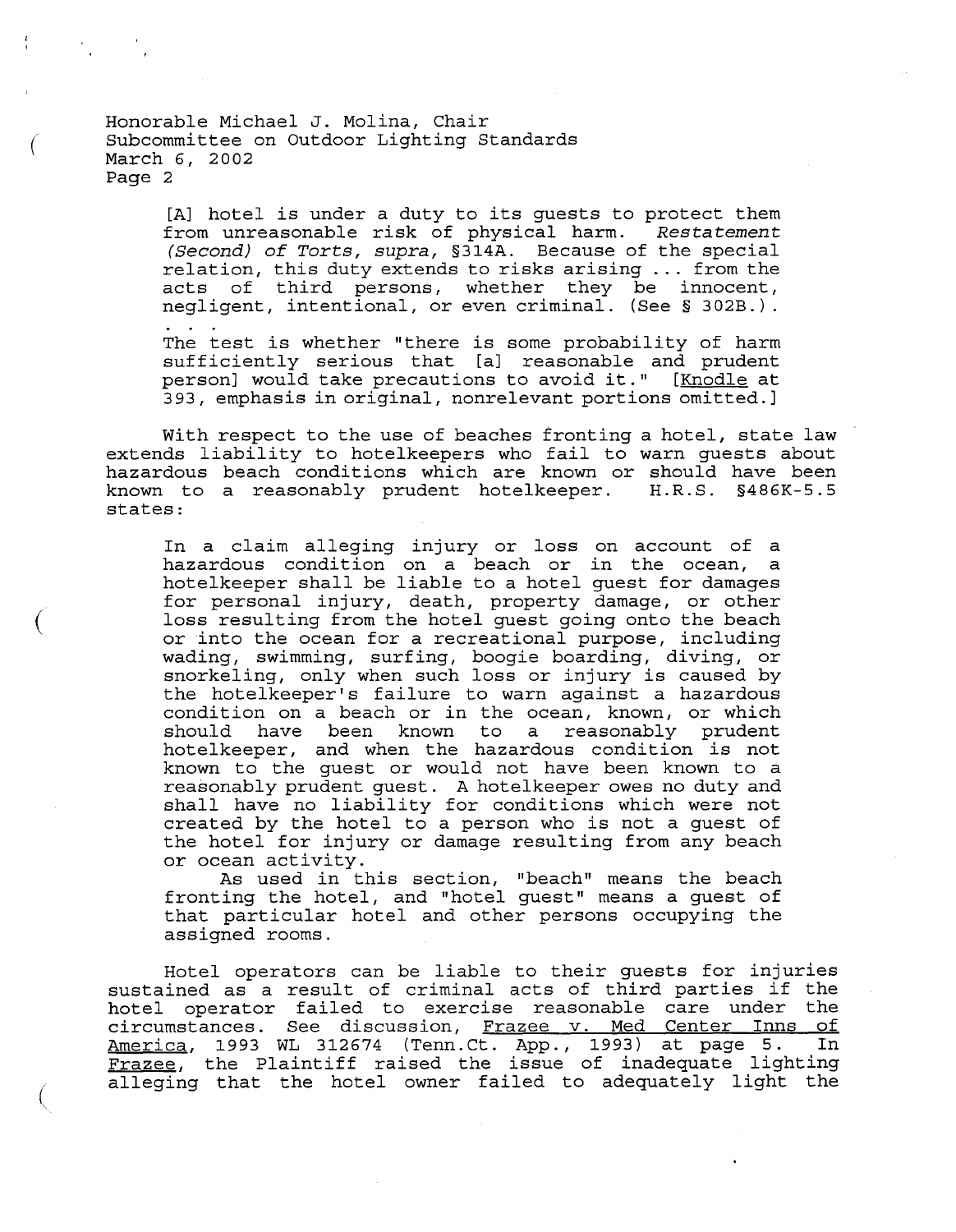Honorable Michael J. Molina, Chair Subcommittee on Outdoor Lighting Standards March 6, 2002 Page 3

(

(

(

parking area even though the lighting was planned and specified by professional engineers.

Turning to the specifics of your question, I am uncertain of what is meant by the phrase "potential indemnification of property<br>owners." Indemnity is the right of an injured party to claim Indemnity is the right of an injured party to claim reimbursement or compensation for loss, damage or liability from another party especially in the area of tort losses. Without an indemnification agreement, <sup>a</sup> property owner is directly liable for injuries resulting from <sup>a</sup> violation of any duty owed to <sup>a</sup> third party visiting or using the owner's property. <sup>A</sup> prudent landowner would take steps to reduce the potential for claims and insure<br>itself against the risk of loss. It is possible (but not itself against the risk of loss. advisable) that the County could indemnify a property owner against losses, however, the cost would be prohibitive. The County is not a general insurer of property owners.

With regards to the practice of a hotel providing lighting on or near the beach, giving the foregoing discussion of the duties of hotel owners, the use of lighting on the beach would likely limit the hotel's liability to its guests. To the extent that <sup>a</sup> hotel owner can anticipate that its guests will use the beach at night and that there are hazards that exist on the beach (walking hazards, criminal activity, etc.), it would be <sup>a</sup> reasonable and prudent practice to use lighting to make those hazards known to hotel guests.

**II. Dra£t language for inclusion in Section .050, General exemptions, of the draft bill, that would incorporate the exemption of certain construction and repair projects for public property, including roadways and utility easements.**

The Subcommittee may consider adding the following subsection to .050 General exemptions:

D. Roadway Construction and Repair Projects. Lighting required related to roadway construction or repair projects is exempted from the requirements of this ordinance. The necessity and use of such lighting is at the discretion of the applicable governmental agency.

E. Agricultural Activities. Lighting necessary to support agricultural activities is exempted from the requirement of this ordinance.